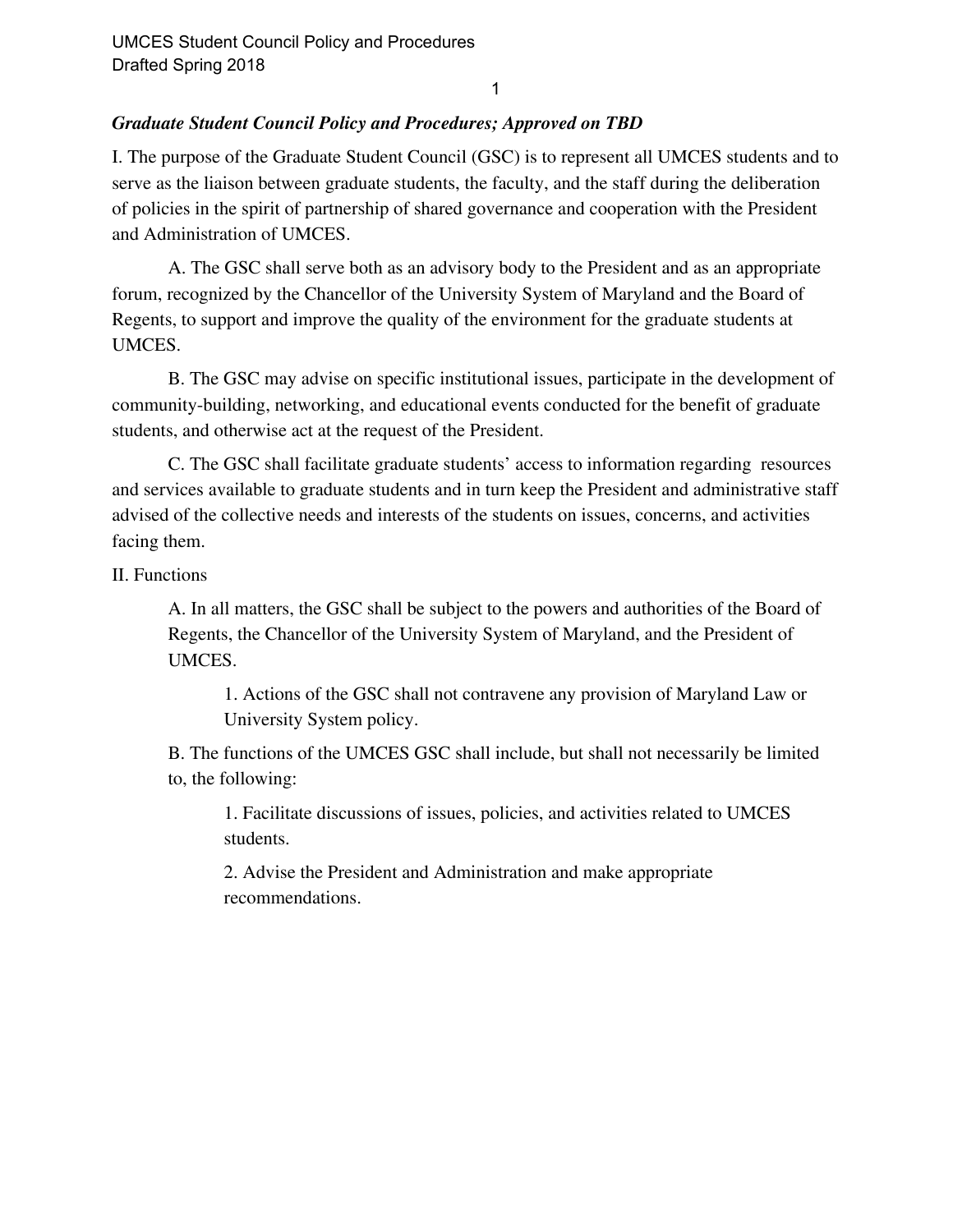3. Promote excellence in education among graduate students.

4. Accept shared responsibility with administration, faculty, and staff in an effort to improve the stature and effectiveness of UMCES and the University System.

5. Accept shared responsibility with the Administration, faculty, and staff in the mechanism for professional review of Laboratory Directors and Administrators.

C. In addition to performing such functions, the GSC shall, through recommendations to the President, consider matters of concern to the students of UMCES, including identification of needs for development of new policies or revision of existing policies.

1. The subject of such policies and programs shall include, but not be limited to, civil rights, social welfare, and economic well-being of graduate students.

2. The President shall inform the GSC in writing of all new policies and policy revisions officially adopted by UMCES.

3. The GSC may request information from the President on matters within its purview and for distribution either to its committees, the GSC as a whole, or the students, as the case may require.

4. At least once each calendar year, at either a regular or special meeting of the GSC, the UMCES President shall be invited to present a report on the state of UMCES and on any matters of concern.

D. The Secretary of the UMCES GSC shall provide a brief written report of all GSC actions to the President of UMCES.

III. Composition and election of the UMCES Student Council

A. Representation and eligibility

1. The GSC shall have two voting members from each of the UMCES Laboratory units.

2. The GSC Chair shall serve as a representative on the UMCES Administrative Council.

3. Any degree-seeking student registered for graduate credit with UMCES may be elected as a member of the GSC.

4. Membership, election, term limits and description of GSC position are detailed in the UMCES GSC By-Laws.

IV. Operation of the GSC

A. The GSC shall have such committees, rules, and procedures as may be provided in By-Laws and in rules and resolutions consistent with its By-Laws.